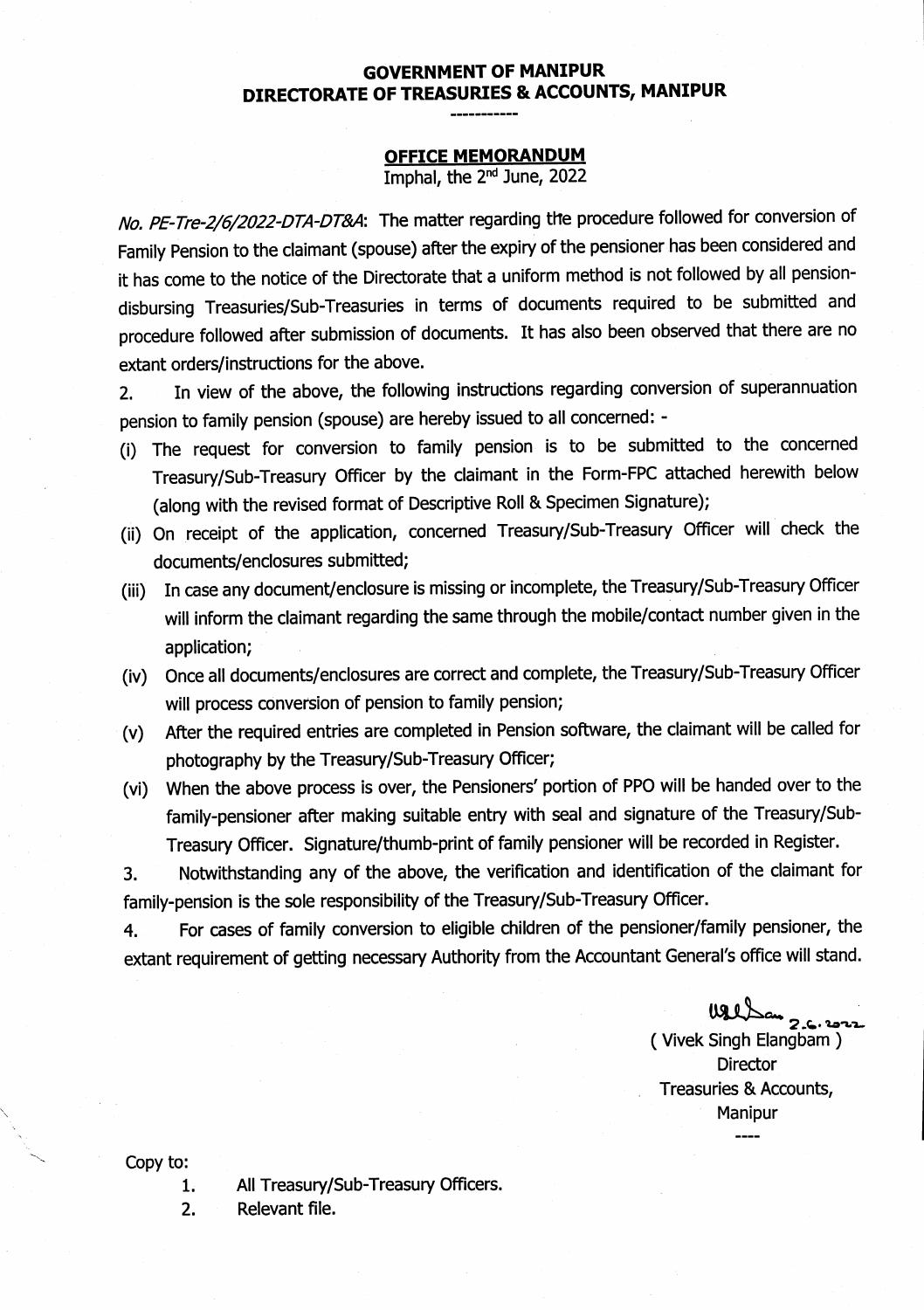To

The Treasury/Sub-Treasury Officer …………………………………. Manipur.

Madam/Sir,

I have the honour to submit the following information: -

| i).   | PPO No.                     |  |
|-------|-----------------------------|--|
| ii).  | Name of pensioner (expired) |  |
| iii). | Date of expiry/death        |  |
| iv).  | Address                     |  |
| V).   | Applicant's Name            |  |
| vi).  | Relation with pensioner     |  |

 It is requested to take up necessary action for conversion of family pension in my favour as I am the legal wife/husband of the deceased pensioner. The required documents are enclosed herewith as follows:

| SI.                                                                                         | Documents:                                                                            | Encl.     |
|---------------------------------------------------------------------------------------------|---------------------------------------------------------------------------------------|-----------|
| No.                                                                                         |                                                                                       | $(Y/N)$ : |
| 1.                                                                                          | Death Certificate (Municipality/Govt. Hospital/Registrar of births & deaths)          |           |
| 2.                                                                                          | Affidavit for claim of family pension (sworn in presence of Oath Commissioner)        |           |
| 3.                                                                                          | Specimen Signature/Descriptive Roll                                                   |           |
| 4.                                                                                          | Attested photo-copy of Aadhaar of applicant                                           |           |
| 5.                                                                                          | Three passport-sized photographs of applicant duly attested                           |           |
| 6.                                                                                          | No-loan/No-due/No-liability certificate or letter from bank (expired pensioner's a/c) |           |
| 7.                                                                                          | Photo-copy of bank-passbook of claimant                                               |           |
| 8.                                                                                          | Photo-copy of electoral roll of claimant duly attested                                |           |
| 9.                                                                                          | Legal wife/legal husband certificate of applicant issued by concerned SDO             |           |
| N.B.: i). All photo-copies to be attested by Gazetted Officer                               |                                                                                       |           |
|                                                                                             | ii). Photo-copy of I-Card of attesting Gazetted officer to be enclosed                |           |
| iii). In case bank-account of claimant is opened in same branch of expired pensioner, there |                                                                                       |           |
|                                                                                             | is no need to submit No-loan/No-due certificate of expired pensioner                  |           |

Yours faithfully,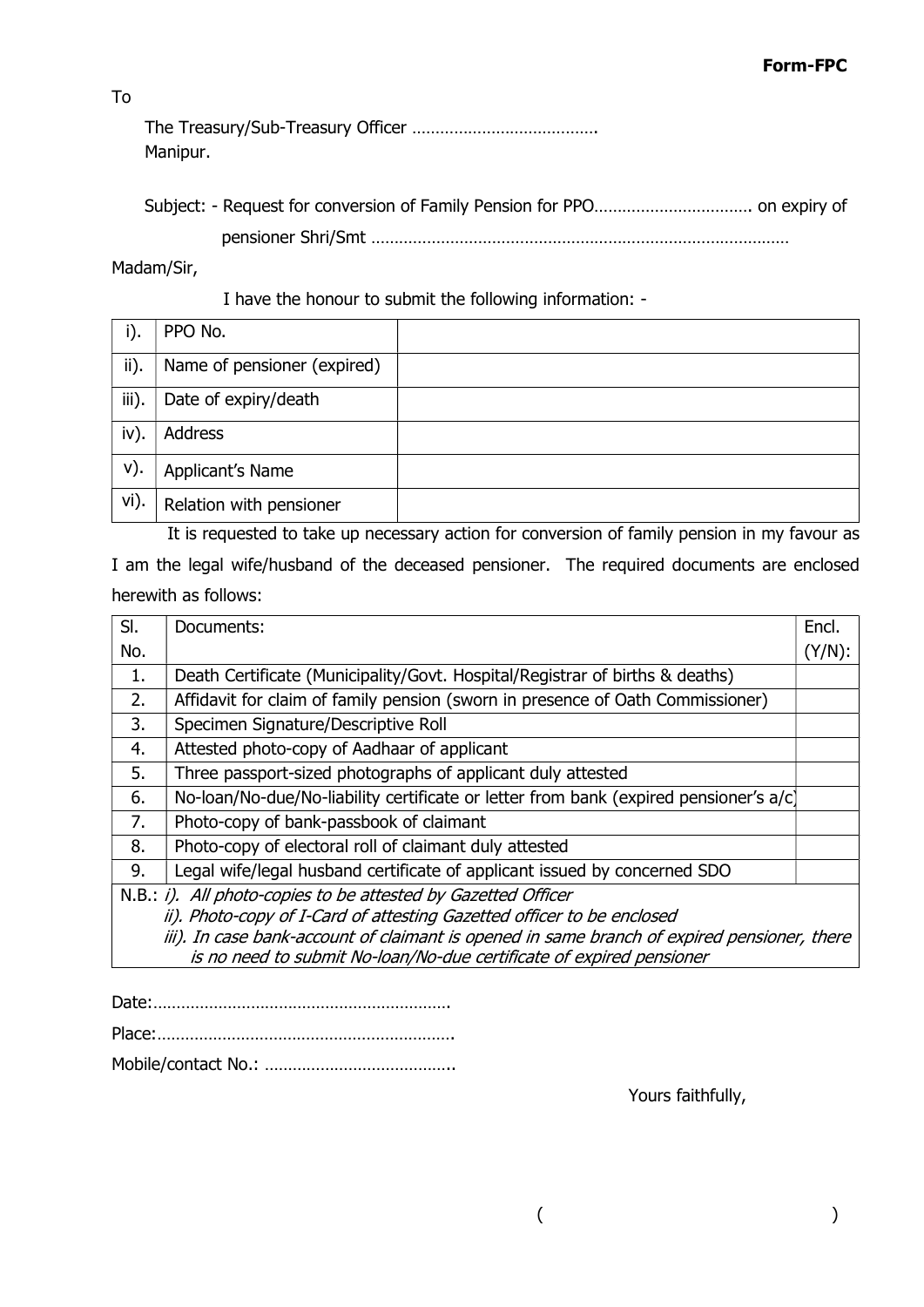## DESCRIPTIVE ROLL AND SPECIMEN SIGNATURE

|                | Passport photo of<br>applicant attested<br>by gazetted officer                          |  |
|----------------|-----------------------------------------------------------------------------------------|--|
| 2.             |                                                                                         |  |
| 3 <sub>1</sub> |                                                                                         |  |
|                |                                                                                         |  |
| 5.             |                                                                                         |  |
| 6.             |                                                                                         |  |
| 7.             |                                                                                         |  |
| 8.             | Thumb-print of applicant:                                                               |  |
| 9.             | Specimen-signature of applicant                                                         |  |
|                |                                                                                         |  |
|                |                                                                                         |  |
|                |                                                                                         |  |
|                | Certified that the above information/details are true and is attested by me as follows: |  |

………………………………………………………………………………………………………………………………………….

(Signature + official seal of gazetted officer)